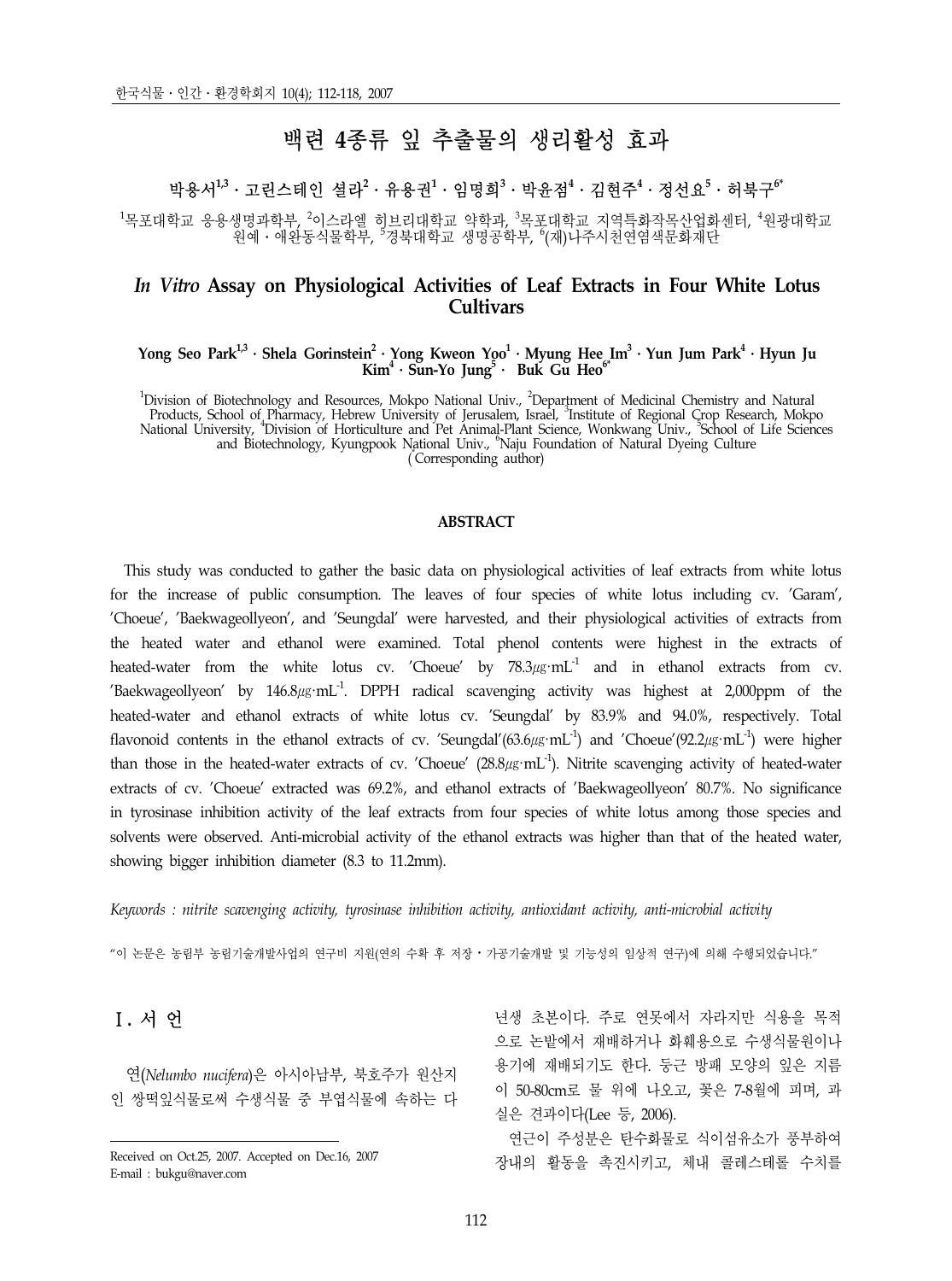저하시키는 작용이 있다(Park 등, 2005a). 또 식용, 해 열, 강장, 지혈의 약용효과가 있어 예로부터 이용되어 왔으며, 혈압강하효과, 지혈효과, 니코틴 해독효과, 진 정작용이 있는 것으로 보고되어 있다(Park 등, 2005b).

 잎은 예로부터 출혈성 위궤양이나 위염, 치질, 출혈, 설사, 야뇨증, 각종 독성 물질에 대한 중화작용을 하는 것으로 알려져 민간 치료제로 사용되어 왔다(Lee 등, 2006). 최근에는 백련 잎을 중심으로 연잎차가 개발되 어 차로도 많이 이용되고 있지만 성분분석, 항산화 효 과, 전분의 특성, 음료 등의 연구가 이루어져 있는 연 근과는 달리 생리활성 연구는 거의 없는 실정이다.

 따라서 본 연구는 백련 잎의 소비촉진 및 부가가치 를 향상시켜 농가의 수익 증대에 기여하고자 백련 4종 류 잎의 열수와 에탄올 추출물의 생리활성 효과를 조 사하였다.

# Ⅱ**.** 재료 및 방법

### **1.** 시료

 본 연구에 사용한 연잎은 2007년 8월 중순경에 전남 무안군 청계면 월선리 백련 시험포장에서 재배중인 '가람', '초의', '백화건련', '승달' 백련의 잎을 채취한 것이었다.

# **2.** 추출방법

 시료의 추출은 백련 잎을 채취한 후 2시간 이내에 실시하였는데, 열수 추출은 증류수 3L에 잘게 조제한 연잎 500g을 넣은 다음 100℃에서 30분간 추출하였다. 에탄올 추출은 잘게 조제한 시료 500g에 95% 에탄올 을 3L를 첨가하여 상온에서 24시간 동안 추출하였다. 추출물은 60℃에서 3시간 동안 환류냉각 추출을 3회 반복하여 냉각한 다음 매회 여과한 여액을 혼합하고 회전진공농축기로 농축하여 시료로 사용하였다.

## **3.** 총 페놀 화합물 함량

 총 페놀 화합물 함량은 Folin-Denis 방법(Dewanto 등, 2002)에 따라 분석하였다. 시료를  $1\mu$ g·mL<sup>-1</sup> 농도로 조제한 후, 이 시료액 1mL에 증류수 3mL를 첨가하고, Folin-ciocalteau's phenol reagent 1mL를 첨가한 후 2 7℃ Shaking bath에서 혼합하였다. 5분 후 NaCO3 포 화용액 1mL를 넣어 혼합하여 실온에서 1시간 방치한 후 640nm에서 흡수분광광도계(UV-1650PC, Shimadzu)

로 흡광도를 측정하였다. 페놀화합물 함량은 표준물질 ferulic acid의 농도를 이용하여 검량선을 작성한 다음 정량하였다.

#### **4.** 전자공여능

 전자공여능 측정은 DPPH(α,α-diphenyl-β -picryl-hydrazyl)법을 이용하여 시료의 라디칼(radical) 소거효과를 측정하는 Blois(1958)의 방법을 약간 변형 하여 측정하였다. 1×10-4M DPPH와 농도별 추출물을 각각 100㎕씩 취하여 혼합하고, 30분간 암 상태에서 방치한 후 ELISA Reader(Bio-RAD, USA)를 이용하여 517nm에서 잔존 라디칼 농도를 측정하였다. 시료의 환원력의 크기는 라디칼 소거활성(Scavenging activity) 으로 표시하였고, RC50은 DPPH 농도가 1/2로 감소하 는데 필요한 시료의 양(㎍)으로 나타내었으며 항산화 물질로 잘 알려진 BHT (butylated hydroxytoluene)와 비교하였다. 즉, "DPPH 라디칼 소거활성(%) = (시료 를 첨가하지 않은 대조구의 흡광도-시료를 첨가한 반 응구의 흡광도 / 시료를 첨가하지 않은 대조구의 흡광 도 × 100"으로 하였다.

## **5.** 총 플라보노이드 함량

 각 시료 0.1g에 75% methanol을 가하여 실온에서 하룻밤 동안 추출한 다음 이 검액 1.0mL를 시험관에 취하고 10mL의 diethylen glycol을 가하여 잘 혼합하 였다. 다시 여기에 1N NaOH 0.1mL를 잘 혼합시켜 37℃의 water bath에서 1시간 동안 반응시킨 후 420nm에서 흡광도를 측정하였다. 공시험은 시료 용액 대신 50% methanol 용액을 동일하게 처리하였으며, 표준곡선은 Naringin(Sigma co., USA)을 이용하여 작 성하고 이로부터 총 플라보노이드 함량을 구하였다.

## **6.** 아질산염소거 효과

 아질산염소거 효과는 Gray 등(1975)의 방법을 준하 여 측정하였다. 즉, 1mM NaNO2 20㎕에 시료의 추출 액 40㎕와 0.1N HCl (pH 1.2)을 140㎕ 사용하여 부피 를 200㎕로 맞추었다. 이 반응액을 37℃ 항온수조에서 1시간 반응시킨 후 2% acetic acid 1000㎕, Griess 시약 (30% acetic acid로 조제한 1% sulfanilic acid와 1% naphthylamine을 1:1 비율로 혼합한 것, 사용 직전에 조제) 80㎕를 가하여 잘 혼합시켜 빛을 차단한 상온에 서 15분간 반응시킨 후 520nm에서 흡광도를 측정하여 아래와 같이 아질산염 소거능을 구하였는데 그 식은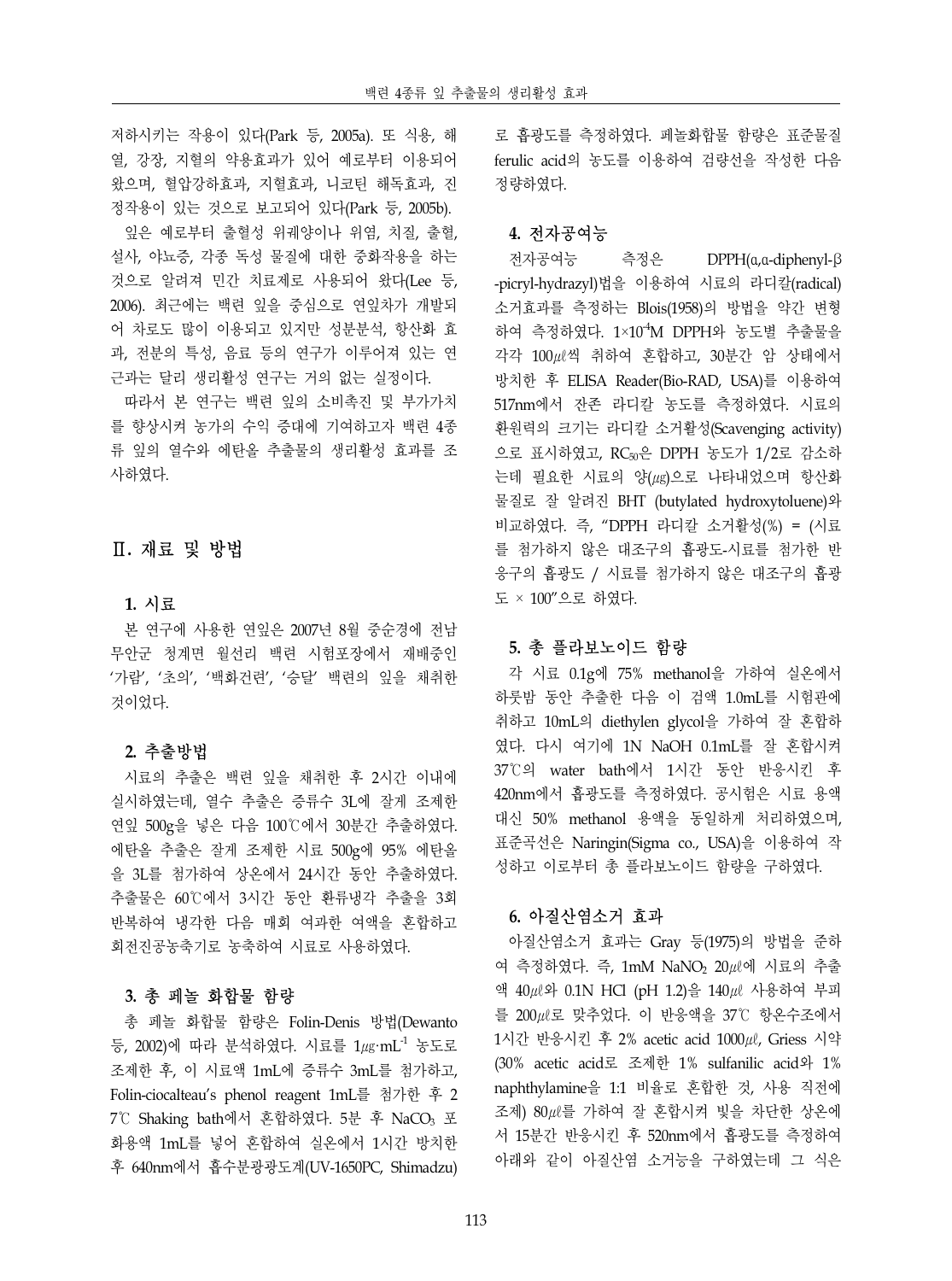아질산염 소거율(%)=1-(1시간 반응후의 1mM NaNO<sub>2</sub> 의 흡광도-공시험구의 흡광도) / 1mM NaNO2의 흡광 도 × 100N(%)으로 하였다.

#### **7. Tyrosinase**의 활성 저해

Tyrosinase의 활성 저해 분석에 의한 미백활성 효과 는 멜라닌 합성의 keyenzyme인 tyrosinase의 작용결과 생성되는 DOPA (Dihydroxiphenylalanine)의 생성물의 흡광도를 흡수분광광도계(UV/VIS spectrometer, Jasco, Japan)를 이용하여 측정하였다. 기질로서 시험관에 0.1M potasium phosphate buffer (pH 6.8) 0.4mL, 0.03% tyrosine solution 0.4mL, 시료용액 0.1mL의 혼 합액에 효소액 0.05mL(100units)를 첨가하여 37℃에서 10분간 반응시킨 후 신속하게 ice에서 5분간 방치하여 반응을 중단시킨다. 이 반응액을 475nm에서 흡수분광 광도계를 이용하여 흡광도를 측정한 후 tyrosinase 효 소활성 저해율을 구하였다. 효소활성 저해율은 시험시 료가 포함되지 않은 반응액을 대조군으로 하였는데, 그 식은 tyrosinase 저해활성 (%)= [(시험 시료)가 들어 있지 않은 반응액의 반응 후 흡광도-시험시료가 들어 있는 반응액의 반응 후 흡광도) / 시험 시료가 들어있 지 않은 반응액의 반응 후 흡광도] × 100으로 하였다.

#### **8.** 항균활성 측정

 시료 추출물을 여과지(Whatman No.2)로 여과한 후 항균활성을 측정하였다. 균주는 그람양성세균인 *Bacillus subtilis*(KCTC 1022), *Bacilus cereus*(KCTC 1012), *Listeria monocytogenes*(KCTC 3569) *Streptococcus mutans*(KCTC 5125) 4종과 그람음성세균인 *Pseudomonas aeruginosa*(KCTC 1636), *Escherichia coli*(KCTC 2441), *Salmonella enteritidis*(KCTC 1240) 3종 을 사용하였으며, 균의 배양은 공시균주의 활성화를 위하여 nutrient broth(NB)에 1 백금이 씩 접종한 후 35℃에서 24시간 배양하였다.

 항균활성은 균액을 4∼5mm 두께가 되도록 분주한 nutrient agar(NA) 평판배지에 0.1mLl씩 주입하여 균 일하게 도말하고, 멸균 paper disk(∅8mm, Toyo Roshi Kaisha)에 추출액을 1,000ppm액이 되도록 만든 용액을 50㎕/disk를 흡수시킨 다음 35℃에서 24시간 동안 배양한 후 paper disk 주위의 clear zone의 전체 직경(mm) - paper disk(∅8mm)을 측정하였다.

### **9.** 통계처리

 각각의 조사 분석은 3반복 이상으로 하였으며, 통계 처리는 SAS 프로그램 중에서 분산분석(ANOVA)을 실 시하여 Duncan's multiple test로 시료간의 유의성을 검정하였다.

# Ⅲ**.** 결과 및 고찰

## **1.** 총 페놀함량

 백련 4종류 잎의 총 페놀함량을 조사한 결과 열수 추출물은 '초의'에서 78.3㎍·mL-1로, 에탄올 추출물은  $'$ 백화건련'에서 146.8µg·mL<sup>-1</sup>로 가장 많게 나타나 백련 의 종류나 용매에 따른 차이를 보였다(Table 1). 페놀 성 물질은 다양한 구조와 분자량을 가지며, 이것들의 phenolic hydroxyl이 단백질처럼 거대분자와 결합을 하여 항산화, 항균, 항암 등의 생리기능을 가지는 것 (Dural과 Shetty, 2001; Park, 2005)으로 알려진 만큼 함량이 많을수록 기능성물질로 유용하게 활용할 수가 있다. 그러므로 총 페놀함량의 수율측면에서는 에탄올 을 용매로 하여 '백화건련'이나 '가람' 을 대상으로 추 출하는 것이 바람직할 것으로 생각되지만, 백련 잎을 차로 이용할 때는 물이 용매로 사용되므로 '초의'를 이 용하는 것이 좋을 것으로 판단된다.

Table 1. Total phenol contents of leaf extracts from four white lotus cultivars.

| Extraction solvent | Total phenol compound contents $(\mu g \cdot mL^{-1})$ |              |                       |                   |  |  |  |  |
|--------------------|--------------------------------------------------------|--------------|-----------------------|-------------------|--|--|--|--|
|                    | cv. 'Garam'                                            | cv. 'Choeue' | cv. 'Baekwageollyeon' | cv. 'Seungdal'    |  |  |  |  |
| Heated water       | 44.9 $h^z$                                             | 78.3 a       | 32.2 c                | 48.9 <sub>b</sub> |  |  |  |  |
| Ethanol            | 133.9 h                                                | 97.9 d       | 146.8 a               | 106.7c            |  |  |  |  |

 $\frac{z}{z}$  Mean separation within rows by Duncan's multiple range test at 5% level.

## **2.** 전자공여능

백련 4종류의 잎 추출물에 대하여 DPPH 라디칼 소

거활성을 측정한 결과 '승달'의 열수 추출물과 '백화건 련'의 에탄올 추출물에서 높은 전자공여능을 보였다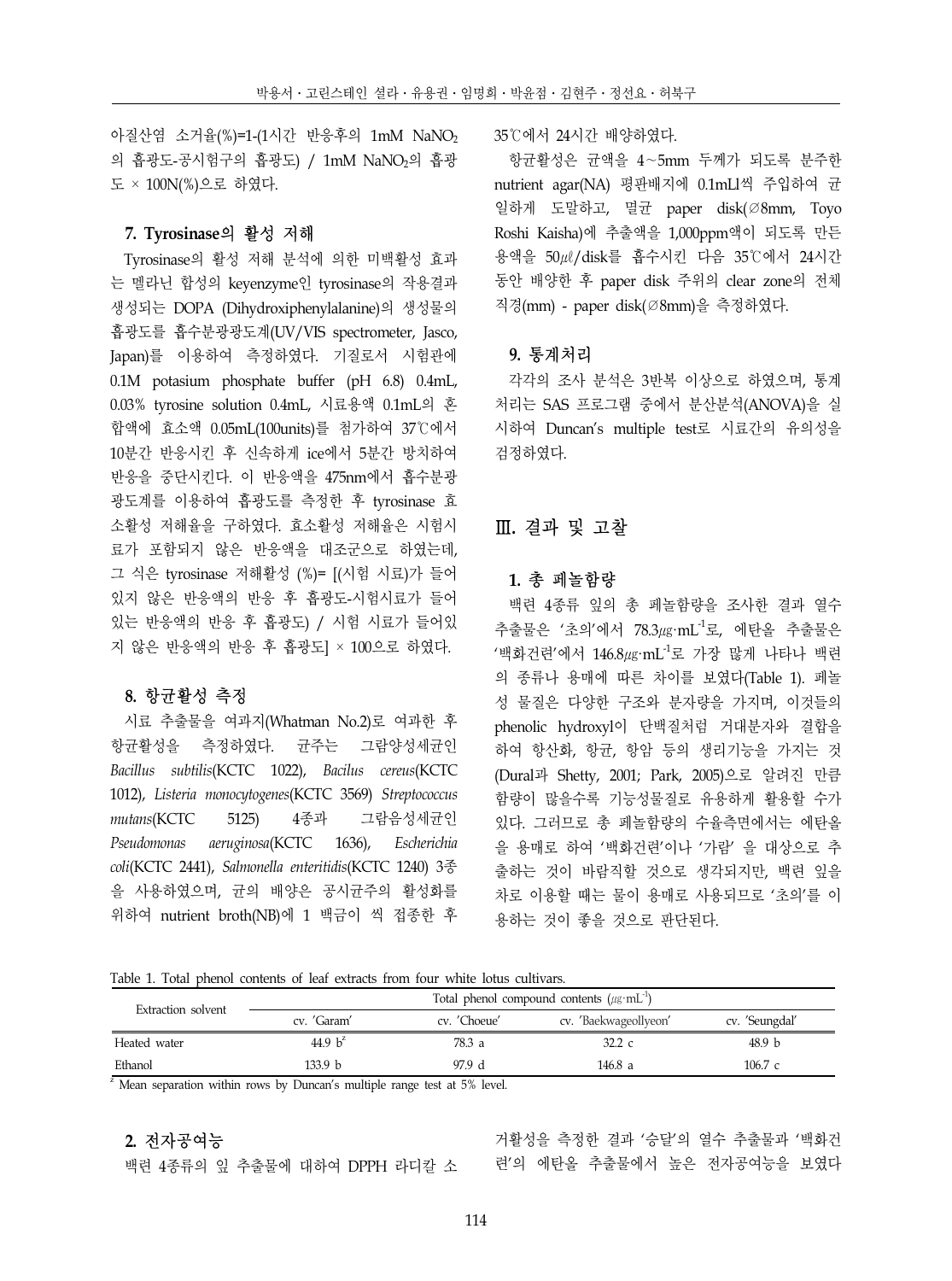(Table 2). 용매에 따른 DPPH 라디칼 소거활성은 에탄 올 추출물에서 확연하게 높게 나타나 500ppm 이상의 농도에서는 연의 종류에 관계없이 83.5% 이상을 나타 냈다. 반면에 열수 추출물은 '승달' 추출물 2,000ppm에 서만 83.3% 이상을 나타냈으며, 그 외는 57.4% 미만을 나타내었다. 따라서 이용시는 에탄올 추출물의 경우 DPPH 라디칼 소거활성인 높게 나타난 '백화건련'이 좋지만 열수를 이용하는 차의 경우는 열수추출물에서 DPPH 라디칼 소거활성이 높게 나타난 '승달'이 좋을 것으로 생각된다.

 한편, 최근 산화적 스트레스에 의해 기인한 많은 종 류의 질병이 발생되고 있으며(Yagi, 1987), 이와 관련 하여 우수한 항산화 활성을 갖는 물질에 대한 탐색연 구가 활발히 진행되고 있다. 현재 널리 사용되고 있는 항산화제는 BHA(butylated hydroxy hydroxy anisole) 와 TBHQ(2-tert-butyl hydroquinone) 같은 합성품인데, 이들을 50mg/kg/day 이상의 고용량으로 장기간 복용 시 지질대사의 불균형과 암을 유발시킬 수 있기 때문 에 이들의 사용을 제한하고 있는 실정이다(Brane, 1975). 그러므로 이러한 합성 산화제를 대체시킬 수가 있는 우수한 천연항산화제의 개발이 시급하게 요구되 고 있다는 점에서 열수 추출시 다른 종류에 비해 상대 적으로 DPPH 라디칼 소거능이 높게 나타난 '승달' 잎 추출물을 차로 음용하면 항산화효과를 기대할 수 있을 것으로 생각되며, 에탄올 추출물은 천연항산화제로서 자원가치가 있을 것으로 생각된다.

Table 2. DPPH radical scavenging activity in the leaf extracts from four white lotus cultivars.

| Solvent |                        | DPPH radical scavenging activity, % of control |                   |                       |                |  |  |  |
|---------|------------------------|------------------------------------------------|-------------------|-----------------------|----------------|--|--|--|
|         | Concentration(ppm) ·   | cv. 'Garam'                                    | cv. 'Choeue'      | cv. 'Baekwageollyeon' | cv. 'Seungdal' |  |  |  |
| Heated  | 31.25                  | 5.3 $c^z$                                      | 18.9 b            | $2.8\,c$              | 39.0 a         |  |  |  |
| water   | 62.5                   | 8.6 с                                          | 27.3 b            | 5.6 с                 | 45.6a          |  |  |  |
|         | 125                    | 12.3c                                          | 34.8 b            | 7.1 с                 | 49.4 a         |  |  |  |
|         | 250                    | 15.0c                                          | 42.9 b            | 9.5 d                 | 66.6 a         |  |  |  |
|         | 500                    | 14.9 с                                         | 43.1 <sub>b</sub> | 9.9 d                 | 68.6 a         |  |  |  |
|         | 1,000                  | 20.7 c                                         | 45.7 b            | 19.3 с                | 70.2 a         |  |  |  |
|         | 2,000                  | 27.9 cd                                        | 57.4 b            | 19.8 d                | 83.3 a         |  |  |  |
|         | $RC_{50}$ <sup>y</sup> | 4,553.0a                                       | 1,383.0c          | 2,632.0 b             | 129.3 d        |  |  |  |
| Ethanol | 31.25                  | 33.0 b                                         | 18.0 d            | 42.2a                 | 28.7 с         |  |  |  |
|         | 62.5                   | 51.2 ab                                        | 30.3 с            | 66.4 a                | 46.2 b         |  |  |  |
|         | 125                    | 64.9 bc                                        | 51.4 с            | 88.2 a                | 70.7 b         |  |  |  |
|         | 250                    | 82.2 b                                         | 72.5 с            | 90.1a                 | 88.1 a         |  |  |  |
|         | 500                    | 84.6 b                                         | 83.5 b            | 90.3a                 | 90.0 a         |  |  |  |
|         | 1,000                  | 85.5 b                                         | 87.5 ab           | 90.6a                 | 92.0 a         |  |  |  |
|         | 2,000                  | 86.4 b                                         | 88.4 ab           | 90.8a                 | 94.0 a         |  |  |  |
|         | $RC_{50}$ <sup>y</sup> | 60.4 b                                         | 120.0 a           | 41.32 с               | 76.2 b         |  |  |  |

Mean separation within rows by Duncan's multiple range test at 5% level. sample amounts( $\mu$ g/mL) which those DPPH concentration to reduce by half.

# **3.** 총 플라보노이드 함량

 백련의 종류 잎 추출물의 총 플라보노이드 함량을 분석한 결과 '초의'에서 가장 많게 나타나 열수 추출물 에서는 28.8 $\mu$ g·mL $^{-1}$ , 에탄올 추출물에서는 92.2 $\mu$ g·mL $^{-1}$ 를 나타냈다(Table 3). 플라보노이드류는 담황색 또는 노란색을 띠는 색소화합물로서 식물 중에는 대부분 당 과 결합된 배당체형태로 존재하며, 하루 한 사람 섭취 량이 23-1,000mg 정도이고 특이한 부작용이 없는 것으 로 알려져 있다(Miyake 등, 1998). 현재까지 플라보노 이드는 약 4,000종 이상이 알려져 있는데, 항산화 작 용, 순환기계 질화의 예방, 항염증, 항알레르기, 항균, 항바이러스, 지질저하 작용, 면역증강 작용, 모세혈관 강화작용 등에 효과가 있는 것으로 알려져 있다(Cha와 Cho, 2001; Kawaguchi 등, 1997). 그러므로 플라보노이 드의 함량 측면에서는 열수 추출물이나 에탄올 추출물 에서 함량이 높게 나타난 '초의'의 이용성이 좋은 것으 로 나타났다.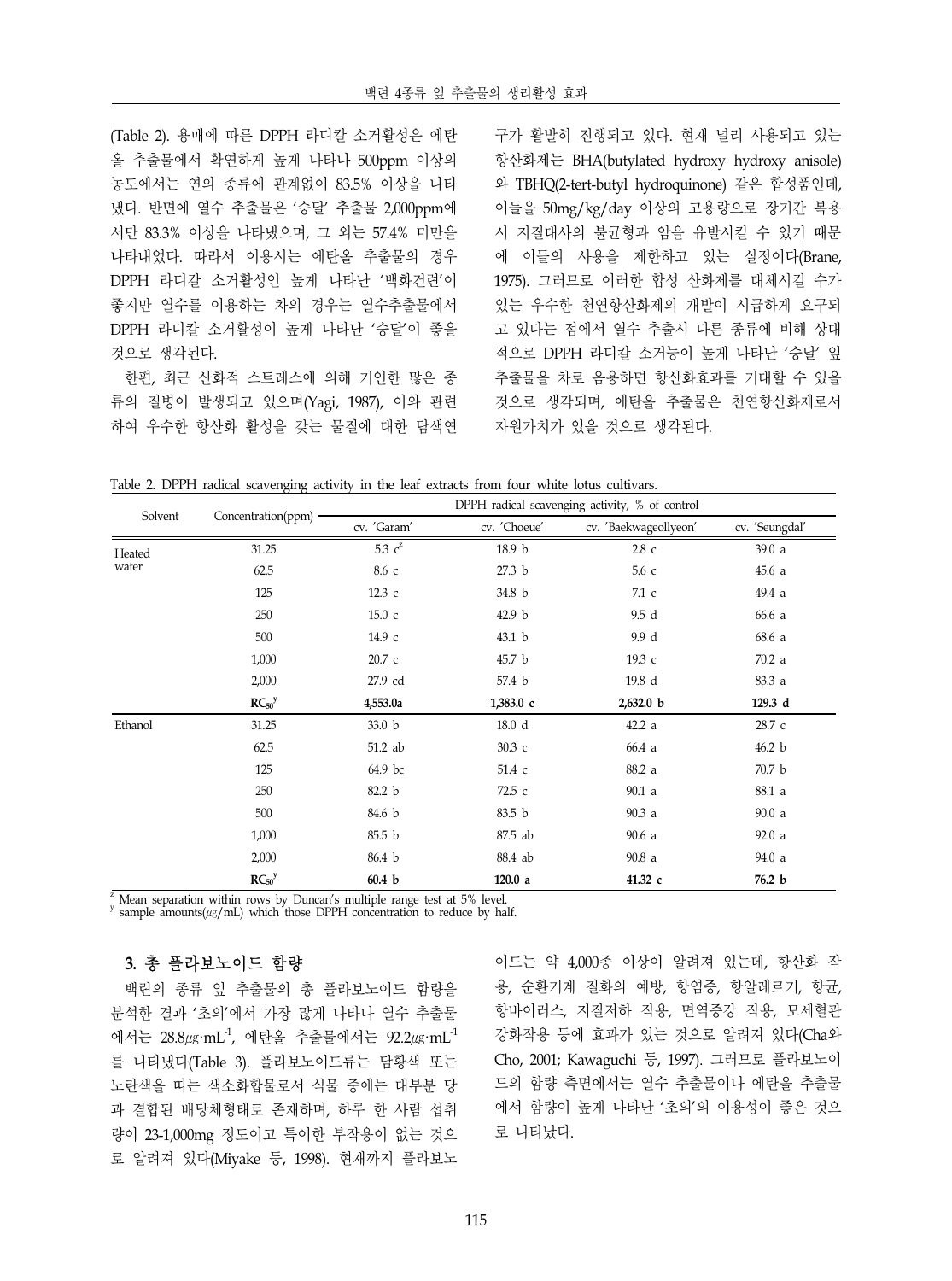| Solvent      | Total flavonoid contents $(\mu g \cdot mL^{-1})$ |              |                       |                  |  |  |  |  |
|--------------|--------------------------------------------------|--------------|-----------------------|------------------|--|--|--|--|
|              | cv. 'Garam'                                      | cv. 'Choeue' | cv. 'Baekwageollyeon' | cv. 'Seungdal'   |  |  |  |  |
| Heated water | $0.4 h^2$                                        | 28.8 a       | 0.6 b                 | 0.9 <sub>b</sub> |  |  |  |  |
| Ethanol      | 90.3a                                            | 92.2a        | 83.5 <sub>b</sub>     | 63.7c            |  |  |  |  |

Table 3. Total flavonoid contents in the leaf extracts from four white lotus cultivars.

 $\overline{z}$  Mean separation within rows by Duncan's multiple range test at 5% level.

# **4.** 아질산염 소거 작용

 백련 4종류 잎 추출물의 아질산염소거 효과를 분석 한 결과 200ppm일 때 열수로 추출한 것은 '초의' 69.2%를 제외하고는 36.7% 이하였으나 에탄올로 추출 한 것은 모두 67.8% 이상을 나타냈으며, 특히 '백화건 련'은 80.7%를 나타내었다(Table 4). 비파 추출물의 용 매별 아질산염 소거를 조사한 결과 핵산, 클로로포름 및 물 추출물에 비해 메탄올 추출물에서 효과가 높게 나타났다는 Bae 등(2002)의 연구결과를 감안할 때 본 연구결과에서 에탄올 추출물에서 아질산염효과가 높게 나타난 것은 용매에 따른 차이인 것으로 판단되었다.

 한편, 식품의 가공 및 저장 중에 널리 이용되고 있 는 아질산염이 단백질 식품, 의약품 및 잔류농약 등에 함유되어 2급 및 3급 아민과 반응하여 생성된 nitrosamine이 독성물질로서 일정농도 이상 섭취하게 되면 혈액 중의 헤모글로빈이 산화되어 메트헤모글로 빈을 형성하여 각종 질병을 일으키는 것으로 알려지면 서 이에 대한 생성억제 방법이 모색되고 있다 (Normington 등, 1986). 그러므로 본 연구결과 잎의 열수 추출물 2,000ppm에서 69.2%의 아질산염 소거 효 과가 높게 나타난 '초의' 등을 차로 가공하여 음용하면 아질산염 소거 효과에 도움이 될 것으로 생각된다.

Table 4. Nitrite scavenging activity in the leaf extracts from four white lotus cultivars.

| Solvent      | Concentration | Nitrite-scavenging effect (%) |                   |                       |                   |  |  |  |
|--------------|---------------|-------------------------------|-------------------|-----------------------|-------------------|--|--|--|
|              | (ppm)         | cv. 'Garam'                   | cv. 'Choeue'      | cv. 'Baekwageollyeon' | cv. 'Seungdal'    |  |  |  |
|              | 500           | 12.0 $b^z$                    | 29.7a             | 9.5 <sub>b</sub>      | $1.4\,c$          |  |  |  |
| Heated water | 1.000         | 22.4 <sub>b</sub>             | 42.4a             | $13.6\text{ c}$       | 3.5d              |  |  |  |
|              | 2,000         | 36.7 <sub>b</sub>             | 69.2 a            | 24.4 с                | 13.5 <sub>d</sub> |  |  |  |
|              | 500           | 48.4 с                        | 55.6 bc           | 75.3a                 | 65.7 <sub>b</sub> |  |  |  |
| Ethanol      | 1.000         | 67.5 <sub>b</sub>             | 70.0 <sub>b</sub> | 76.8 a                | 66.2 b            |  |  |  |
|              | 2,000         | 74.7 b                        | 74.4 b            | 80.7a                 | 67.8 с            |  |  |  |

 $2^{\circ}$  Mean separation within rows by Duncan's multiple range test at 5% level.

#### **5. Tyrosinase**의 활성 저해

 멜라닌 색소의 주된 생성과정의 생합성 경로는 tyrosine을 출발물질로 하여 tyrosinase의 효소작용에 의해서 생성되는 dopaquinone 등의 유도체를 경유하 여 아미노산 및 단백질과의 중합반응으로 생성된다 (Lerner와 Fitzpatrick, 1950; Pawelek와 Korner, 1982). 그러므로 멜라닌 생성의 효소인 tyrosinase 효소 자체

를 억제하면 미백효과를 기대할 수 있다. 그런 점에서 백련 4종류 추출물이 멜라닌 색소의 중요한 단계를 촉 매하는 효소인 tyrosinase 활성의 저해효과를 조사한 결과 백련 종류나 추출용매 및 농도에 관계없이 2%미 만을 나타냈다(Table 5). 따라서 백련 4종류 잎 추출물 에서 tyrosinase 활성의 저해효과를 기대하기는 어려울 것으로 생각된다.

|  |  | Table 5. Tyrosinase inhibition activity in the leaf extracts from four white lotus cultivars. |  |  |  |  |  |  |  |  |  |  |  |
|--|--|-----------------------------------------------------------------------------------------------|--|--|--|--|--|--|--|--|--|--|--|
|--|--|-----------------------------------------------------------------------------------------------|--|--|--|--|--|--|--|--|--|--|--|

| Solvent      | Concentration | Mushroom tyrosinase inhibition activity (% of control) |              |                       |                |  |  |  |
|--------------|---------------|--------------------------------------------------------|--------------|-----------------------|----------------|--|--|--|
|              | (ppm)         | cv. 'Garam'                                            | cv. 'Choeue' | cv. 'Baekwageollyeon' | cv. 'Seungdal' |  |  |  |
| Heated water | 1,000         | 1.14 $a^z$                                             | 1.17a        | 1.02a                 | 1.10a          |  |  |  |
|              | 2.000         | 1.24a                                                  | 1.20a        | 1.04a                 | 1.09a          |  |  |  |
| Ethanol      | 1.000         | 1.21a                                                  | 1.26a        | 1.14a                 | 1.11a          |  |  |  |
|              | 2.000         | 1.31a                                                  | 1.39 a       | 1.21 a                | 1.33a          |  |  |  |

 $\overline{z}$  Mean separation within rows by Duncan's multiple range test at 5% level.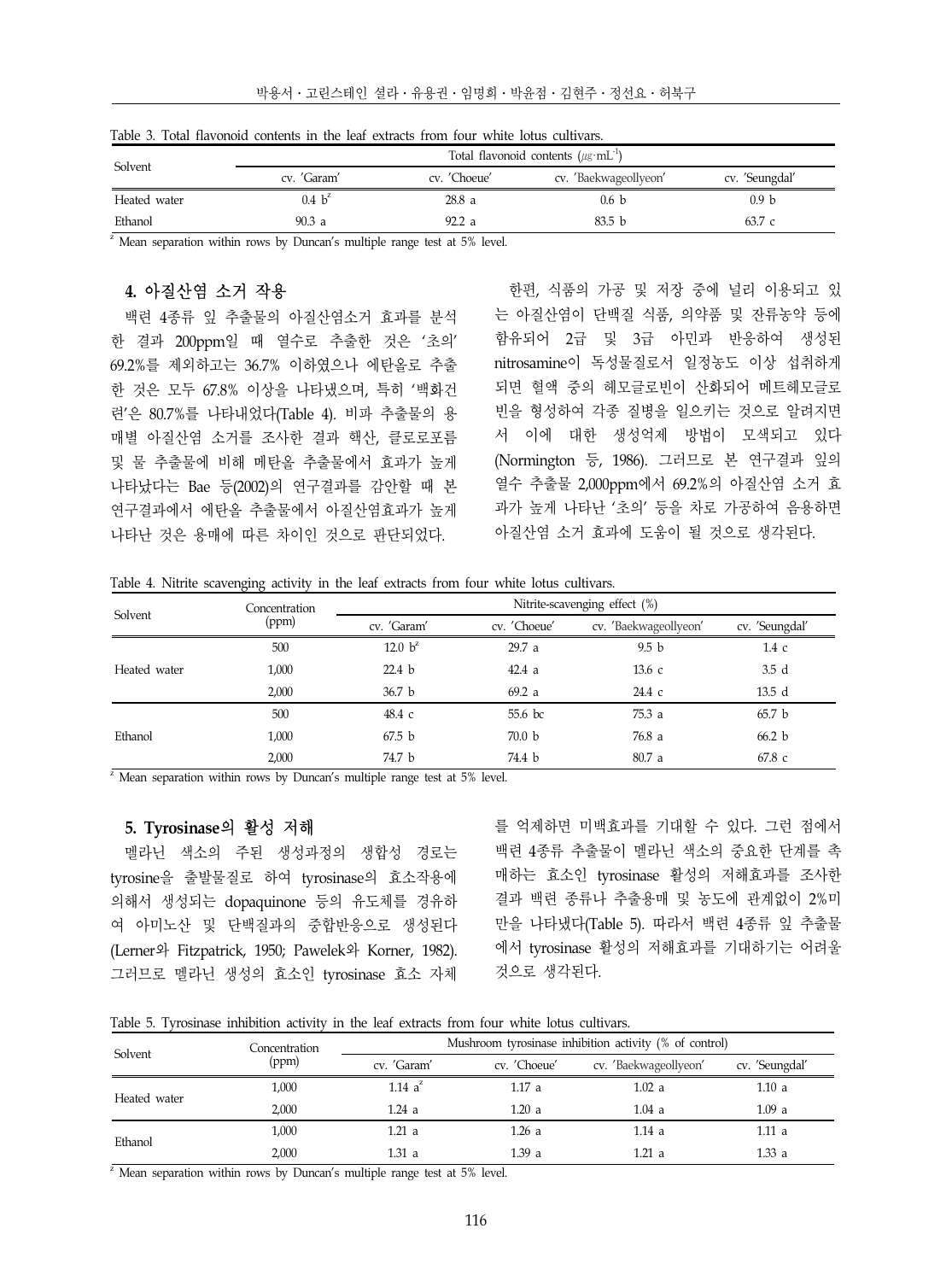#### **6.** 항균활성

 백련 4종류 잎 추출물의 항균활성은 균의 종류에 따 른 차이는 있었지만 전반적으로 에탄올 추출물과 '가 람' 및 '초의'에서 다소 높게 나타났다(Table 6). 추출 물의 용매별 항균활성 반응은 그람양성균과 음성균 모 두 열수추출물에서는 저해환의 직경이 9.7mm 이하를 나타낸 반면에 에탄올 추출물에서는 10.0mm 이상을 나타낸 것도 9개나 있었다. 백련의 종류별 항균활성 반응은 그람양성균의 경우 '백화건련'과 '승달'은 균의 종류에 관계없이 저해환의 직경이 모두 9.8mm이하를 나타내었으나 '가람'은 에탄올 추출물 처리구의 *Listeria monocytogenes, Streptococcus mutans, Bacilus cereus,* 

*Salmonella enteritidis, Escherichia coli* 균에서 10.0-10.4mm의 저해환을 나타내었다. '초의'의 에탄올 추출물에서도 *Bacilus subtilis, Streptococcus mutans, Salmonella enteritidis, Pseudomonas aeruginosa, Escherichia coli* 균에서 10.1-11.2mm의 저해환 직경을 나타내었다. 이와 같이 '가람'과 '초의'의 에탄올 추출물에서 항균 효과가 다소 높게 나타난 것은 플라보노이드 함량이 높을수록 항균 효과가 높다는 Kawaguchi 등(1997)의 보고를 감안해 볼 때 Table 3에서와 같이 '가람'과 '초 의'의 에탄올 추출물에서 플라보노이드 함량이 높게 나타난 데서 기인된 것으로 해석된다.

Table 6. Anti-microbial activity against the gram positive and negative bacteria in 1,000ppm leaf extracts from four white lotus cultivars.

|               |              |                        | Inhibition diameter(mm) |              |                       |                  |  |
|---------------|--------------|------------------------|-------------------------|--------------|-----------------------|------------------|--|
| Bacterial     | Solvent      | Bacteria               | cv. 'Garam'             | cv. 'Choeue' | 'Baekwageoll<br>yeone | cv. 'Seungdal'   |  |
| Gram positive | Heated water | Bacillus subtilis      | $9.5\overline{a^2}$     | 8.6 b        | 8.8 b                 | 8.6 b            |  |
| bacterial     |              | Bacilus cereus         | 9.6a                    | 8.7 b        | 8.5 <sub>b</sub>      | 8.7 b            |  |
|               |              | Streptococcus mutans   | 9.5a                    | 9.6a         | 8.5 <sub>b</sub>      | 9.3a             |  |
|               |              | Listeria monocytogenes | 9.8a                    | 8.4 b        | 8.3 b                 | 8.7 b            |  |
|               | Ethanol      | Bacillus subtilis      | $9.2$ ab                | 10.0a        | $9.2$ ab              | 8.6 b            |  |
|               |              | Bacilus cereus         | 10.6a                   | 9.8a         | 8.7 b                 | 8.4 b            |  |
|               |              | Streptococcus mutans   | 10.4a                   | 10.4a        | 8.8 b                 | 9.7 ab           |  |
|               |              | Listeria monocytogenes | 10.3a                   | $9.3$ ab     | 8.8 b                 | $9.2$ ab         |  |
| Gram negative | Heated water | Salmonella enteritidis | 9.3a                    | 9.5a         | 8.7 b                 | 8.6 b            |  |
| bacteria      |              | Pseudomonas aeruginosa | 9.0a                    | 8.8 b        | 8.5 <sub>b</sub>      | 9.1a             |  |
|               |              | Escherichia coli       | 9.9a                    | 9.1 ab       | 8.5 <sub>b</sub>      | 9.7a             |  |
|               | Ethanol      | Salmonella enteritidis | 10.1 <sub>a</sub>       | 10.2a        | 8.7 b                 | 8.6 b            |  |
|               |              | Pseudomonas aeruginosa | 9.9 <sub>b</sub>        | 11.2a        | 8.8 b                 | 9.3 <sub>b</sub> |  |
|               |              | Escherichia coli       | 10.1a                   | 10.1 a       | 9.0 <sub>b</sub>      | 9.8a             |  |

 $\frac{z}{y}$  Mean separation within rows by Duncan's multiple range test at 5% level.  $\frac{z}{y}$  Not detected.

# Ⅳ**.** 적 요

 백련 잎의 소비확대를 위한 기초자료 확보측면에서 2007년 8월에 '가람', '초의', '백화건련', '승달' 백련의 잎을 수확하여 열수와 에탄올 추출물의 생리활성 효과 를 조사하였다. 총 페놀함량은 열수 추출물의 경우 '초 의' 백련에서 78.3㎍·mL-1로 가장 많았고, 에탄올 추출 물은 '백화건련'에서 146.8㎍·mL-1로 가장 많았다. 전자 공여능은 추출물의 농도가 2,000ppm일 때 '승달'의 열 수 추출물 및 에탄올 추출물에서 각각 83.3%와 94.0%

로 가장 높았다. 총 플라보노이드 함량은 에탄올 추출 물에서 높게 나타나 63.6㎍·mL-1('승달')-92.2㎍·mL-1('초 의')를 나타낸 반면에 열수 추출물은 28.8㎍·mL-1('초 의') 이하를 나타내었다. 아질산염 소거는 추출물의 농 도가 2,000ppm일 때 열수 추출물은 '초의' 에서 69.2% 로 가장 높게 나타났으며, 에탄올 추출물에서는 '백화 건련'에서 80.7%로 가장 높게 나타났다. Tyrosinase 활 성 저해 효과는 백련의 종류 및 용매에 관계없이 거의 나타나지 않았다. 항균활성은 에탄올 추출물에서 다소 높게 나타났는데, 저해환의 직경은 전반적으로 8.3-11.2mm를 나타냈다